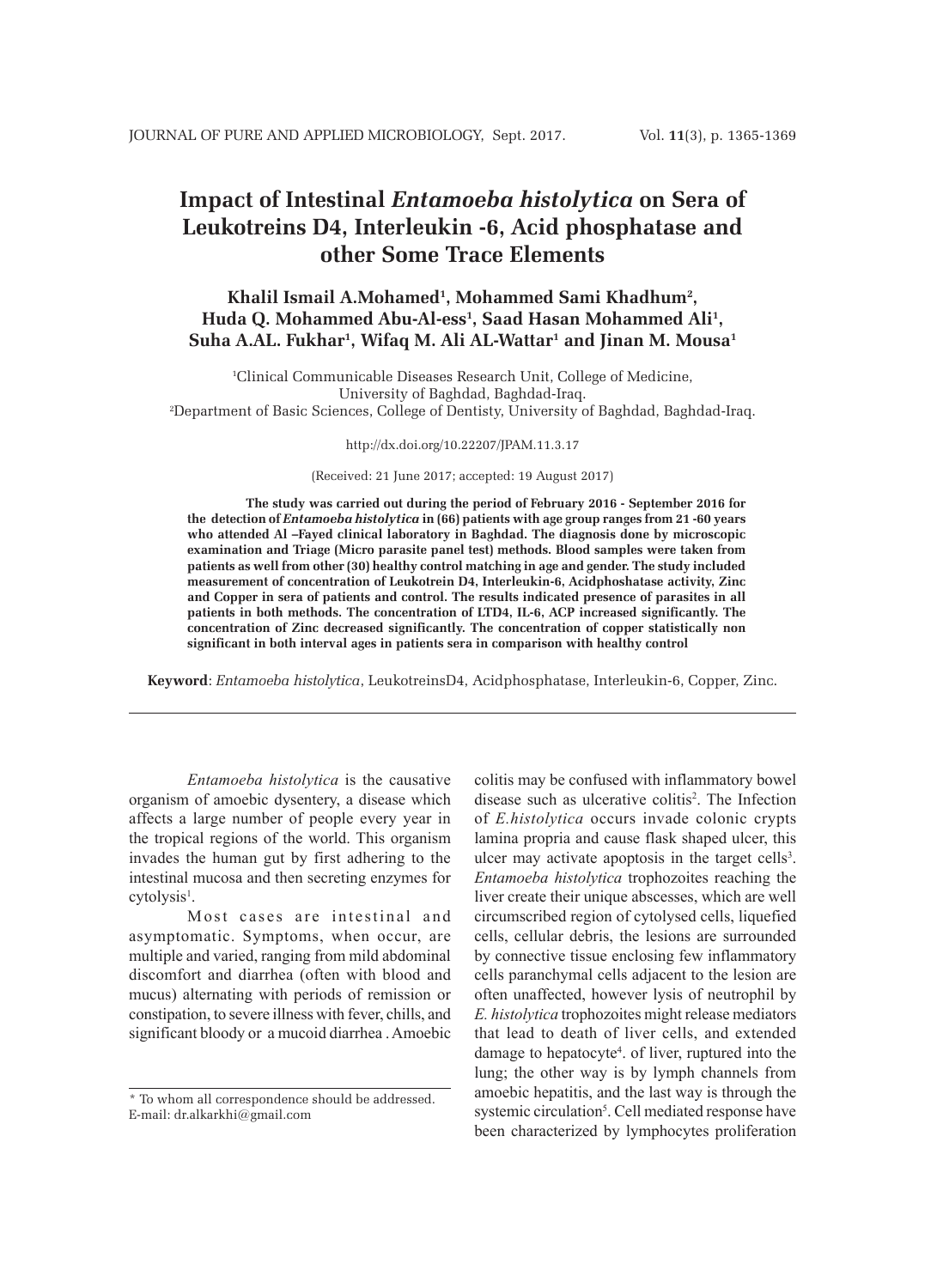and lymphokines secretion especially in patients with amoebic liver abscess. Suggestion a role of body immune system cells. the production of inflammatory cytokines, including IL-1 $\beta$ , IL-6, IL-8, IL-12, IFN- $\gamma$ , and TNF- $\alpha^{6,7,8}$ . IECs are the second line of barriers against pathogens after the mucosal layer and the first line of host cells to encounter microbial/parasite antigens, they express an array of pathogen recognition receptors (PRRs), including TLRs<sup>9</sup>.

Recently, experimental studies show that zinc alter functionality of *E.histolytica* and reflect decrease in replication and adhesion manifested by inhibition of amoebic pathogenicity10. *E.histolytica* acid phosphatase activity is significantly inhibited by copper suggesting a possible roles in amoebic dysentery<sup>11</sup>. In this study the level of Leukotreins D4,Interleukin-6, Acidphosphatase and Copper with Zinc determined in patients with acute Amoebiasis as inflammatory mediators in patients with healthy control group matched in age and gender.

## **MATERIAL AND METHODS**

#### **Studied groups**

The study carried out during the period from (February2016- November 2016), the age of patients extended from  $(21 - 60)$  years, two studied groups were involved Suspected patients: Blood and stool samples were obtained from a total of 66 patients clinically suspected with amoebic dysentery that had been examined and defined as suspected cases by specialized physician and healthy control

#### **Samples collection**

Stool sample from each patient was collected in a clean, dry tight cover container and examined with a half an hour. The samples were examined for the presence of *E. histolytica.* 

#### **Stool sample examination**

#### **Macroscopic examination**

It was performed by observing the consistency of stool, presence of blood, mucous and other substances.

#### **Microscopic examination**

For each stool sample, wet mount preparation slide was examined by clean, dry slides by obtaining one drop of normal saline and small

amount of stool from different places of stool by using clean wooden stick, especially when blood or mucous were noticed, then mixed gently with normal saline and covered with cover slip, the slide was examined under the low (10x) and high power  $(40x)$  of microscope<sup>12</sup>.

# **Specific test for** *E.histolytica* **(Triage) Cassette**

This test is based on quantitative Immunochromatographic assay for determination of *Entamoeba histolytica* in stool samples.

# **Assay Procedure**

- 1. The cap of the stool collection tube was taken out and used the stick to pick up sufficient sample quantity.
- 2. Introduced the stick once into 4 different parts of the stool sample ( $\approx 100$ mg) and added it to the stool collection tube.
- 3. For liquid samples( $\approx 100$ mg)was added in the stool collection tube by using a micropipette, closed the tubes of the diluents and stool samples.
- 4. Proceeded to shake the stool collection tube in order to assure good sample dispersion.
- 5. The *Entamoeba* card test was removed from its sealed bag just before use.
- 6. The stool collection tube was taken, cut the end of the cap, and dispensed 4 drops in the circular window marked with letter S. Avoid adding solid particles with the liquid.

7. Read the results at 10 minutes.

#### **Blood samples**

Five mL of Venus blood was obtained from each patient and collected in sterilized screw cap plastic tube, blood samples were left for 30 min. at room temperature, then centrifuge at 3000 rpm for five minute, then the serum for each sample was collected in eppendorf tubes and stored in deep freeze at -20°C until the time for using. The current study included Immunological & Clinical biochemical aspects. the level of interleukin -6(IL-6) estimated by ELISA according to manual procedure of cusabio Biotech(Germany) and Leukotreins D4 were estimated by ELISA according to the manual procedure of Creative – Diagnostic Company. Copper, Zinc and acidphosphatase Concentration determined according to manufactures instructions of Biosystem(Spain).

### **Statistical Analysis**

The results were analyzed using statistical system SPSS version -18 (T-testing).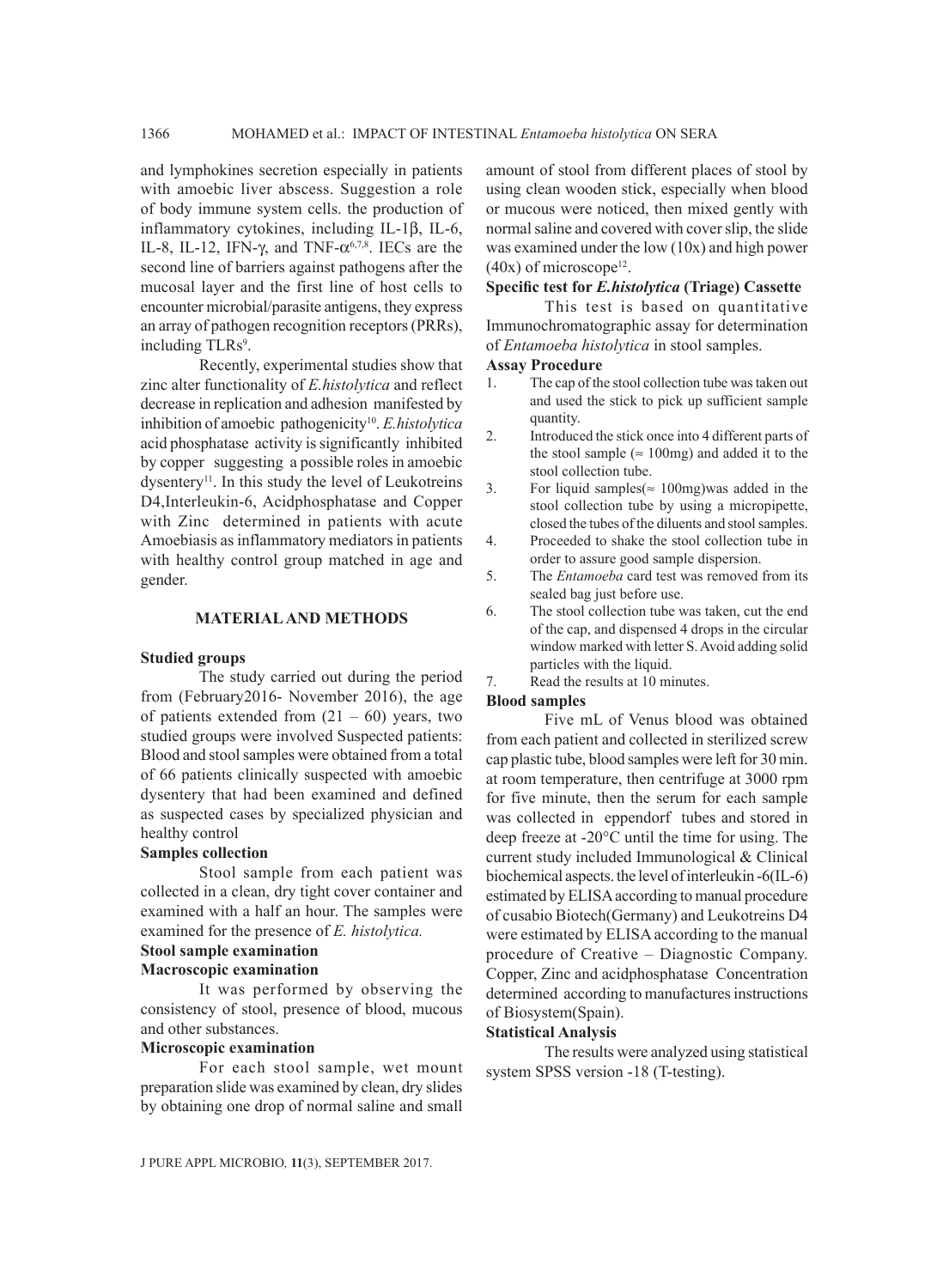## **Diagnosis of** *E***.***histolytica*

The result of *E*.*histolytica* show prevalence using direct microscopic Examination and Triage (Micro parasite panel test) that 66 patient with a percent of 100% infected with Entamoebiasis (Table 1).

## **LeukotreinsD4**

The level of Leukotreins D4 increased significantly( $p \le 0.05$ ) in patients with E.histolytica in comparison with healthy control in both interval ages till reach to 48.61,37.71 for patients and 31.75,23.25 for healthy control respectively (Table-2) .

# **Interleukin-6**

The level of IL-6 Increased siginifigantly(p≤0.05) in patients with *E.histolytica* in comparison with healthy control in both interval ages the value 21489,21449 pg ml for patients and 11470,11430 pgmlfor healthy control respectively (Table 3) .

# **Zinc and Copper**

The concentration of zinc decreased significantly ( $p \le 0.05$ ) in both interval ages of patients with Entamoebiasis in comparison with healthy control (Table 4). While the result of copper statistically non significant in both interval ages of patients and healthy control.

# **Acidphosphatase activity**

The activity of acid phosphatase increased significantly p≤0.05 in both interval ages of patients in comparison with healthy control (Table-5).

### **DISCUSSION**

The presence of *E.histolytica* by using direct microscopic examination and Triage (Table 1) .the result show no difference between the two methods. In spite of the microscopic examination of stool samples considered to be the gold standard for diagnosis of Entamoebiasis and other parasites 13. However, microscopy has several important dis advantages among these (I) Correct identification depend greatly on experience and skills of microscopist (II) Sensitivity is low and therefore ,examination of multiple samples is required(III).*E.histolytica* cannot be differentiated from the other nonpathogenic *E.disapr* simply on the basis of the morphology of the cyst and small trophozoites $14$ . The Triage is immunoassay to diagnosis the stool for antigens for the parasites<sup>15</sup>. The increasing level of LeukotreinsD4(LTD4) in patients with *E.histolytica* in comparison with healthy control may be associated with the impairment of the immune system especially during the acute phase of disease by the appearance of suppressor CD8 lymphocyte ,than, defect in cell mediated immune response which occur in amoebic infection. However, the mechanism of immunosuppression in Entamoebiasis occur by induce macrophages eicosanoides in both Cycloxygenase and 5- Lipoxygenase pathway to produce prostaglandins and Leukotreins<sup>16</sup> which

**Table 1.** Distribution of *Entamoeba histolytica* infection according to microscopic examination and Triage

| Methods<br>Microscopic examination |                                      |                                                                   |                                                                                                          |                                      | $\%$                                                                                                                                                                                                                |
|------------------------------------|--------------------------------------|-------------------------------------------------------------------|----------------------------------------------------------------------------------------------------------|--------------------------------------|---------------------------------------------------------------------------------------------------------------------------------------------------------------------------------------------------------------------|
|                                    |                                      | 66                                                                |                                                                                                          |                                      | $100\%$                                                                                                                                                                                                             |
| Triage                             |                                      | 66                                                                |                                                                                                          |                                      | $100\%$                                                                                                                                                                                                             |
|                                    |                                      |                                                                   |                                                                                                          |                                      |                                                                                                                                                                                                                     |
| Age categories                     |                                      |                                                                   |                                                                                                          | Age categories                       | IL $-6(pg/ml)$                                                                                                                                                                                                      |
| Patients                           | $48.61 \pm 3.06$                     |                                                                   |                                                                                                          | Patients                             | 21489±2.76<br>$1470 \pm 5.30$                                                                                                                                                                                       |
| Patients<br>Control                | $37.71 \pm 1.82$<br>$23.25 \pm 1.75$ |                                                                   |                                                                                                          | Patients<br>Control                  | 21449±4.50<br>$1430 \pm 2.90$                                                                                                                                                                                       |
|                                    | Control                              | with <i>E.histolytica</i> and healthy control<br>$31.65 \pm 6.78$ | No. of samples<br><b>Table 2.</b> Concentration of Leukotreins-D4 in patients<br>Leukotreins $D4(ng/ml)$ | Parameters<br>$20 - 40$<br>$40 - 60$ | $\alpha$ according to interoscopic examination and Triage<br>No. of positive<br>66<br>66<br><b>Table 3.</b> Concentration of Interleukins-6 in patients<br>with <i>E.histolytica</i> and healthy control<br>Control |

J PURE APPL MICROBIO*,* **11**(3), SEPTEMBER 2017.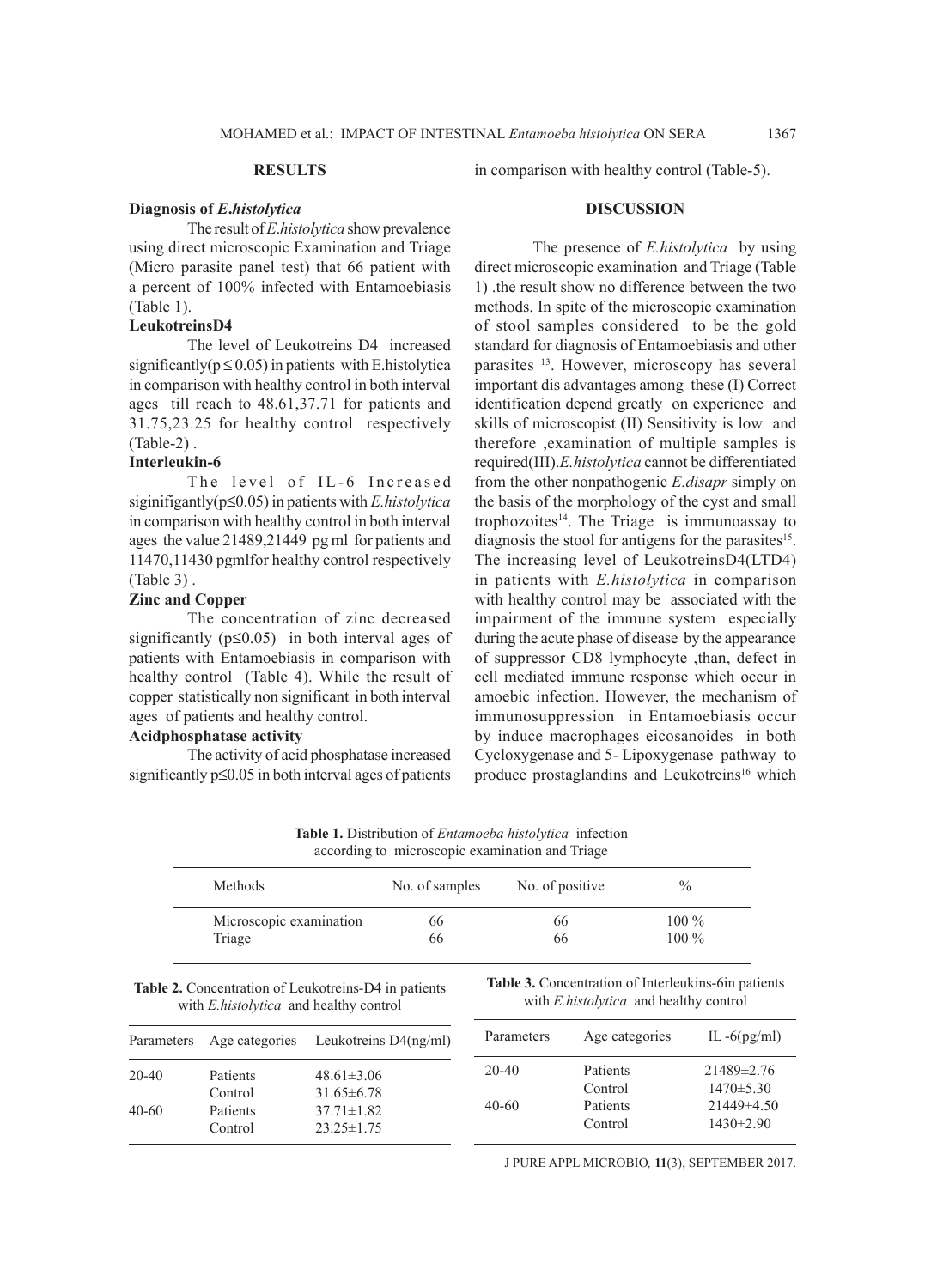| Parameters           | Zinc                            |                              | Copper                           |                                  |
|----------------------|---------------------------------|------------------------------|----------------------------------|----------------------------------|
| Age categories       | Patients                        | Control                      | Patients                         | Control                          |
| $20 - 40$<br>$40-60$ | $9.8 \pm 0.6$<br>$10.6 \pm 0.4$ | $12.4 + 2.3$<br>$13.8 + 3.1$ | $18.3 \pm 4.1$<br>$17.6 \pm 2.8$ | $11.5 \pm 1.6$<br>$11.9 \pm 2.3$ |

**Table 4.** Zinc and Copper concentration(mmol/L) in patients with *E.histolytica* and healthy control

|  | <b>Table 5.</b> Acid phoshatase activity in patients with |  |  |
|--|-----------------------------------------------------------|--|--|
|  | <i>E.histolytica</i> and healthy control                  |  |  |

| Age categories Patients |                     | Acid phosphatase<br>(IU/ml)     |
|-------------------------|---------------------|---------------------------------|
| 20-40                   | Patients<br>Control | $0.9 \pm 0.3$<br>$0.4 + 0.2$    |
| 40-60                   | Patients<br>Control | $0.1 \pm 0.12$<br>$0.5 \pm 0.1$ |
|                         |                     |                                 |

J PURE APPL MICROBIO*,* **11**(3), SEPTEMBER 2017. play important role in regulation of cellular and humoral immune response included the suppression of macrophages derived TNF- $\alpha$  and gene expression of interleukin-1 production and the MHC-II and other signal peptide necessary for cellto cell communication would alter macrophage –lymphocyte driven reaction and down regulate the local immune response $17,18$ . The increasing level of IL-6 in patients with Entamoebiasis in comparison with healthy control(Table-4) may be due to ability of *E.histolytica* to up regulate of Th2 and down regulate of Th1 to inhibit INF- $\gamma$ (19) INF- $\gamma$  involved in clearance of infection and correlated with the protection from *E.histolytica* infection<sup>20,21</sup> The result of the study demonstrate that serum level of zinc decreased in patients with acute *E.histolytica* were a significan difference was not observed for serum copper level (Table-4). However, acute phase of infection with Entamoebiasis causes increased metallothionein mediated hepatic uptake of serum zinc ,leading to hepatic accumulation of zinc than decreased serum zinc level via interleukin -1 mediated mechanism<sup>22</sup> than increase the severity of disease ,altered immune status and impaired antioxidant system<sup>22</sup> on the other hand the immune response up regulate of Ceruloplasmin gene and synthesis Ceruloplasmin –CU complex in the blood. A Ceruloplasmin contain 95% of total serum copper and this may at least partly explain lack of a significant increase or decrease in serum Copper concentration. Acid phoshatase increased significantly in patients with Entamoebiasis (Table 5) in a general ,ACP considered as a virulence factor in some pathogenic microorganism or may be important for management of disease severity<sup>24</sup>.

#### **CONCLUSION**

The result indicated presence the parasites in all patients in both methods .The concentration of LTD4, IL-6, ACP increased significantly. The concentration of Zinc decreased significant. The concentration of copper statistically non-significant in both interval ages in patients sera in comparison with healthy control .

### **REFERENCES**

- 1. Talamas-Rohana, P. and Meza, I. Interaction between amebas and ¢bronectin: substrate degradation and changes in cytosolic organization. *J. Cell Biol.,* 1988; **106**: 1787-1794.
- 2. Raha, S., Giri, B.B., Bhattacharya, B. and Biswas, B.B. Inositol (1,3,4,5)-tetrakis phosphate plays an important role in calcium mobilization from *Entamoeba histolytica*. *FEBS Lett.* 1995; **362**; 316-318.
- 3. Halla, A. C.; Haidar, K. Z. and Ahmed K. O. Biochemical Changes of Liver That Infected with *Entamoeba histolytica* In White Rats. *J. Babyl. Universe.* 2014; **22**(9):2360-2352.
- 4. Stanley, J. R. Amebiasis. *Lancet.,* 2003; **361**:1025-34.
- 5. Zaki, H. A. Pulmonary Amoebiasis. Journal. Publications.chestnet.org.
- 6. Guide to Surveillance, Reporting and control. Amoebiasis. Massachusetts Department of public Health, Bureau of Communicable disease Control., 2006; 29-35.
- 7. Bansal D, Ave P, Kerneis S, Frileux P, Boché O, Baglin AC, et al. An ex-vivo human intestinal model to study *Entamoeba histolytica*  pathogenesis. *Plops Negl Trop Dis,* 2009; **3**:e551. doi:10.1371/journal.pntd.0000551

8. Galván-Moroyoqui JM, Del CarmenDomínguez-Robles M, Meza I. Pathogenic bacteria prime